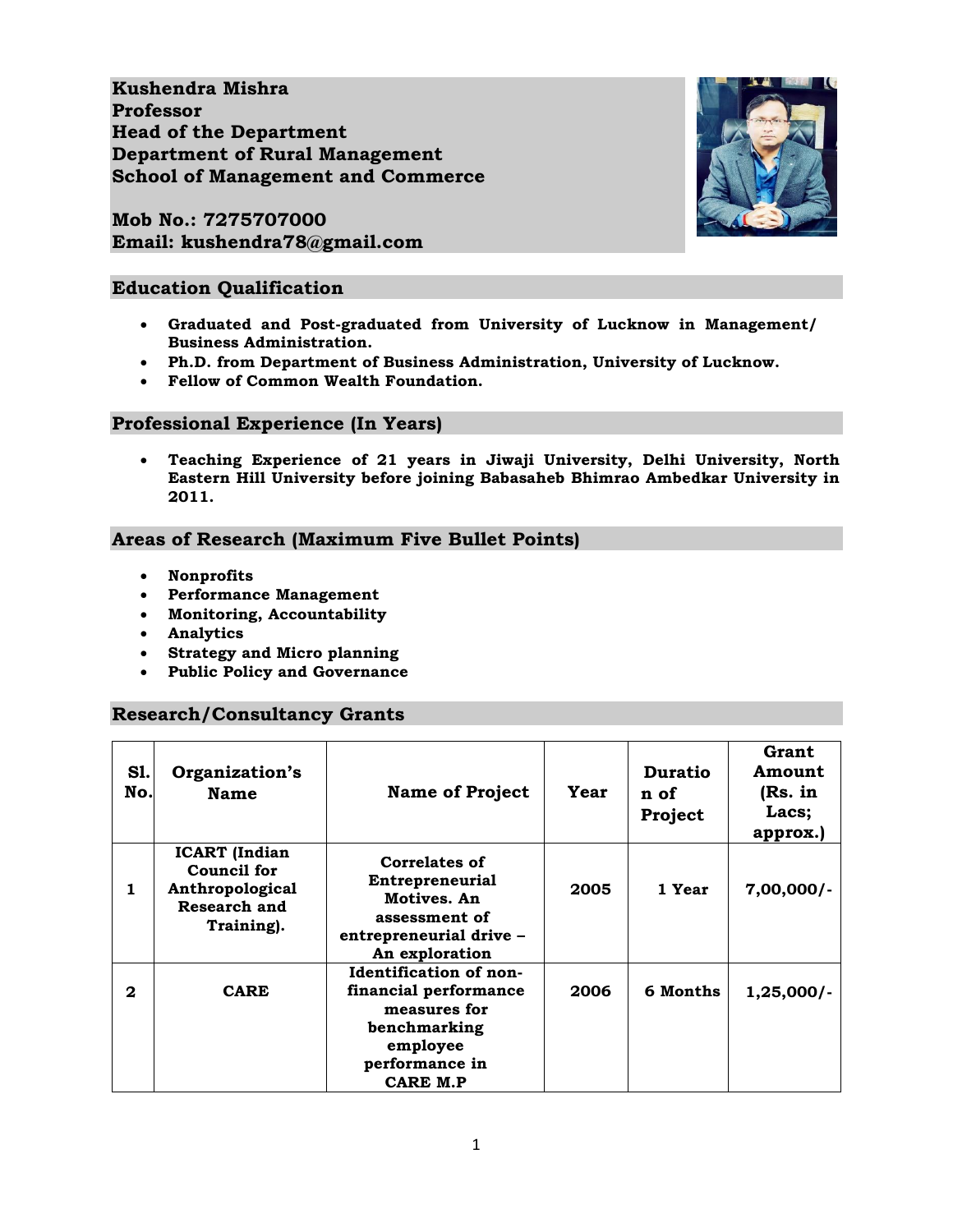| 3  | <b>AICTE-UNDP-</b><br><b>MDI</b><br>Case development<br>on corporate<br>social<br>Responsibility | <b>Green Activism? Is</b><br>their an end?                                                                     | 2004 | 6 Months | $15,000/-$     |
|----|--------------------------------------------------------------------------------------------------|----------------------------------------------------------------------------------------------------------------|------|----------|----------------|
| 4. | UGC committee<br>member                                                                          | <b>MBA</b> model<br>curriculum<br>Development for<br><b>Public Policy and</b><br>Governance                    | 2002 |          |                |
| 5. | <b>ICSSR</b> (Indian<br><b>Council for Social</b><br><b>Science Research)</b>                    | <b>Performance evaluation</b><br>approaches of select<br><b>NPOs</b><br>in health and family<br>welfare sector | 2003 | 3 Years  | $5,50,000/$ -  |
| 6. | <b>UGC-NEC funded</b>                                                                            | Monitoring<br>mechanism for<br>Government-funded<br>Non<br>profits (UGC-<br><b>NEC</b> funded)                 | 2006 | 3 Years  | $3,00,000/$ -  |
| 7. | <b>UGC Minor</b>                                                                                 | Social Exclusion and<br><b>Inclusive Policy: A study</b><br>of Meghalaya                                       | 2008 | 1 Year   |                |
| 8. | Planning<br>Commission                                                                           | Rural Telephony in<br><b>North Easter States</b>                                                               | 2011 | 1 Year   | $35,00,000/$ - |

## **Publications**

- **124 Published papers in various journals of repute.**
- **06 Books in various disciplines of Management**

## **Research Supervision**

|           | Completed | Ongoing |
|-----------|-----------|---------|
| PG/M.Phil | 950/45    | 24.     |
| Ph.D      | 25        |         |

## **Honors, Recognition and Awards**

| S.<br>No. | Name of Award/Fellowship<br>etc. | <b>Awarded by</b>                             | Year<br>of<br><b>Award</b> |
|-----------|----------------------------------|-----------------------------------------------|----------------------------|
|           | <b>Commonwealth Fellowship</b>   | <b>Commonwealth Foundation</b><br>(Singapore) | 2007                       |
| 2.        | <b>UGC-NORDISK Exchange</b>      | (University of Bergen)                        | 2007                       |